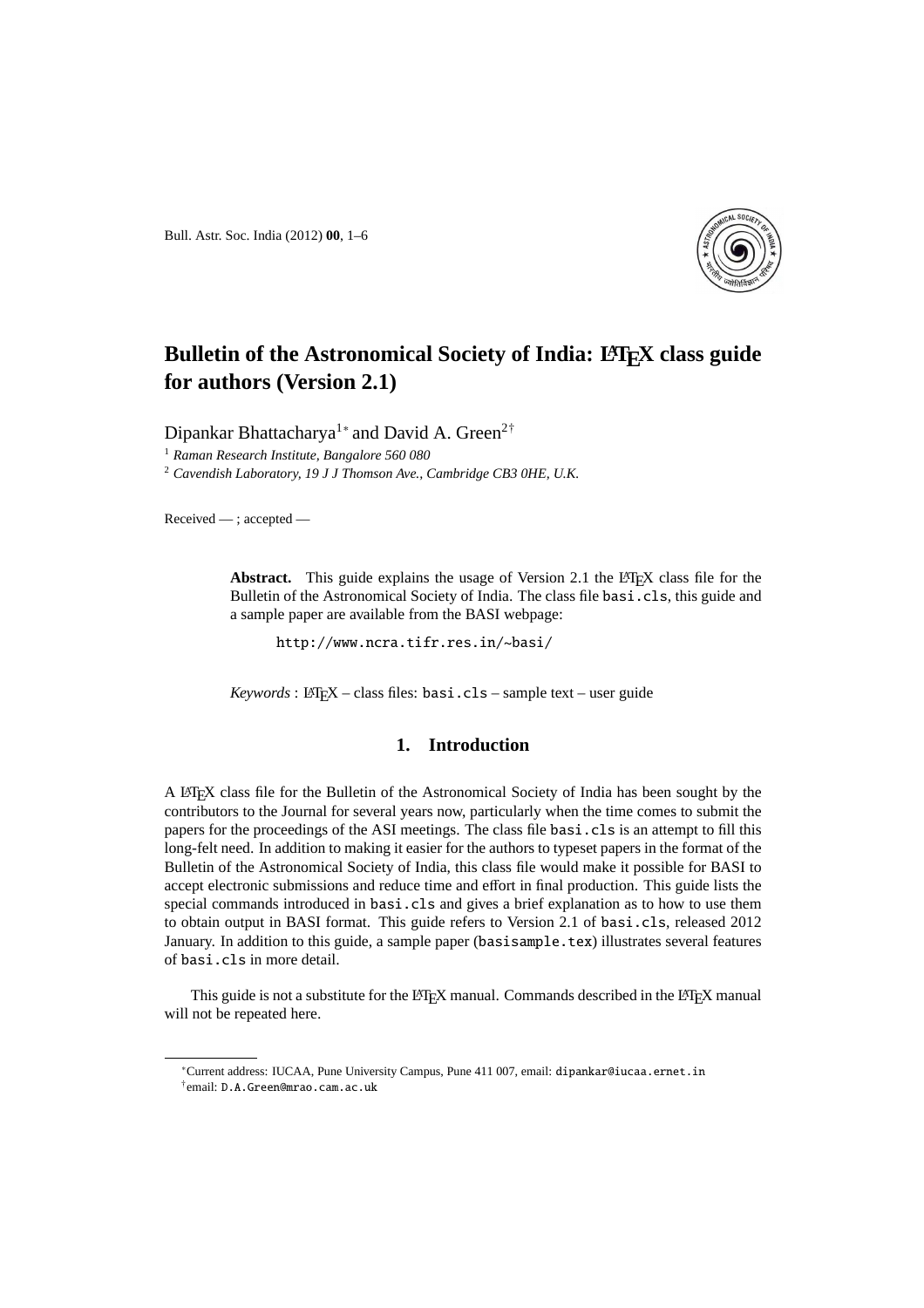## 2 *D. Bhattacharya* & *D. A Green*

## **2. Using the BASI class**

#### **2.1 General**

If the file basi.cls is not already in the appropriate system directory, either arrange for it to be put there or copy it to your working directory. Also required is the asi-logo.eps file, for inclusion of the ASI logo to the top right of the first page. In order to use the BASI class begin your document with:

\documentclass{basi}

The class options available with basi include (i) doublespacing (useful when drafting papers, or for referees, see Section 2.2), (ii) conference (for papers published in the ASI Conference Series, with slightly narrower pages), and (iii) usenatbib (see Section 4). For conference papers, the additional commands,  $\centerdot{...}$  and  $\editors{...}$  (or  $\editor{...}$ ) are used to specify the conference title (if two lines are required, use  $\setminus \}$  between them) and the editor(s) respectively.

#### **2.2 Spacing**

By default basi.cls will typeset your manuscript in single spacing. If you want a double spaced output you should use the doublespacing option of the document class:

\documentclass[doublespacing]{basi}

This sets \baselinestretch to 1.7. Double spaced output is sometimes needed for the referees. If you are requested by the Editor to submit a final formatted version, it must be single spaced.

#### **2.3 Inclusion of figures**

Postscript (encapsulated) figures can be included using the \includegraphics[...]{...} command from the graphicx package (which is loaded automatically by basi.cls). The  $\int\left\{\ldots\right\}$  command includes options for scaling, rotating and clipping postscript figures, see the sample paper (basisample) for more details.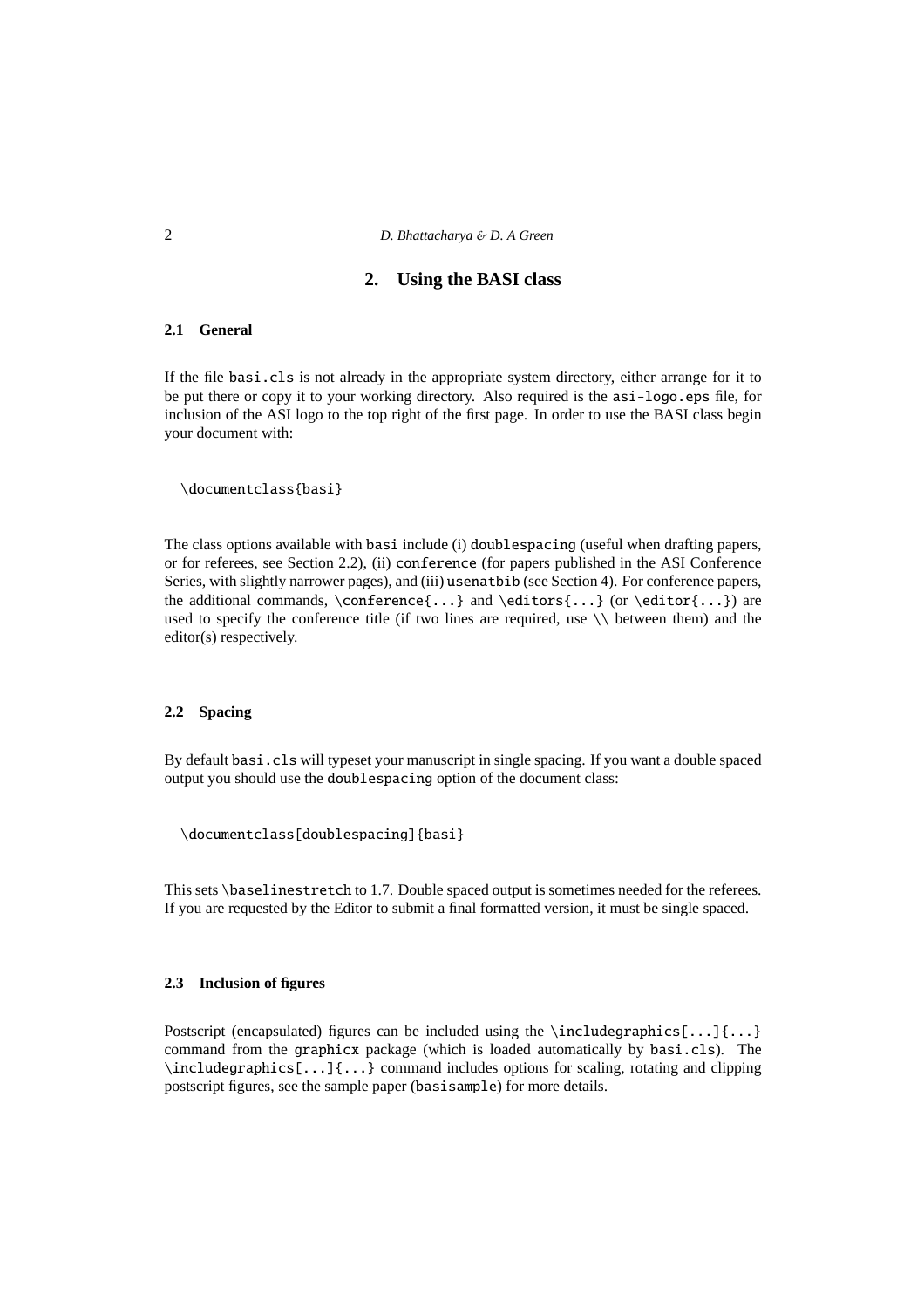### **2.4 Landscape pages**

Using the rotating package it is possible to easily include individually rotated figures or tables in your paper, see the sample paper (basisample) for more details.

#### **2.5 Fonts**

You may want to load the txfonts package, by including \usepackage[varg]{txfonts} in the preamble of your document. This package should be available in most recent LATEX implementations, so that Times-Roman based fonts are used (including matching fonts for mathematics).

## **3. Title, Author, Abstract and Keywords**

The first few lines of your document must specify the title of the paper, the names and addresses of the authors, an abstract and suitable keywords. The BASI class file provides special commands for formatting this matter.

The title of the article and the author's name (or authors' names) are used both at the beginning of the article and on the top of every page. The title is used on odd-numbered pages and the authors' names on even numbered pages. But while the main heading and the author list can be long, text more than about 50 characters cannot be accepted as running heads. You may therefore need to provide an alternative short title and/or authors' names in the command specifying title and author as below:

```
\title[GRB 990123 afterglow]
      {Optical follow-up of the afterglow of the\\
      very energetic Gamma-Ray Burst GRB~990123\\
      from UPSO, Naini Tal}
\author[R.\ Sagar et al.]
       {R.\ Sagar,$^1$\thanks{email: sagar@upso.ernet.in}
       A.~K.\ Pandey,$^1$ V.\ Mohan,$^1$ R.~K.~S.\ Yadav,$^1$
       \newauthor
       Nilakshi,$^1$ D.\ Bhattacharya$^2$ and
       A.~J.\ Castro-Tirado$^3$\\
       $^1$U.P.\ State Observatory, Manora Peak,
           Nainital 263 129, India\\
       $^2$Raman Research Institute, Bangalore 560 080,
          India\\
       $^3$IAA-CSIC, P.O.\ Box 03004, E-18080,
          Granada, Spain}
```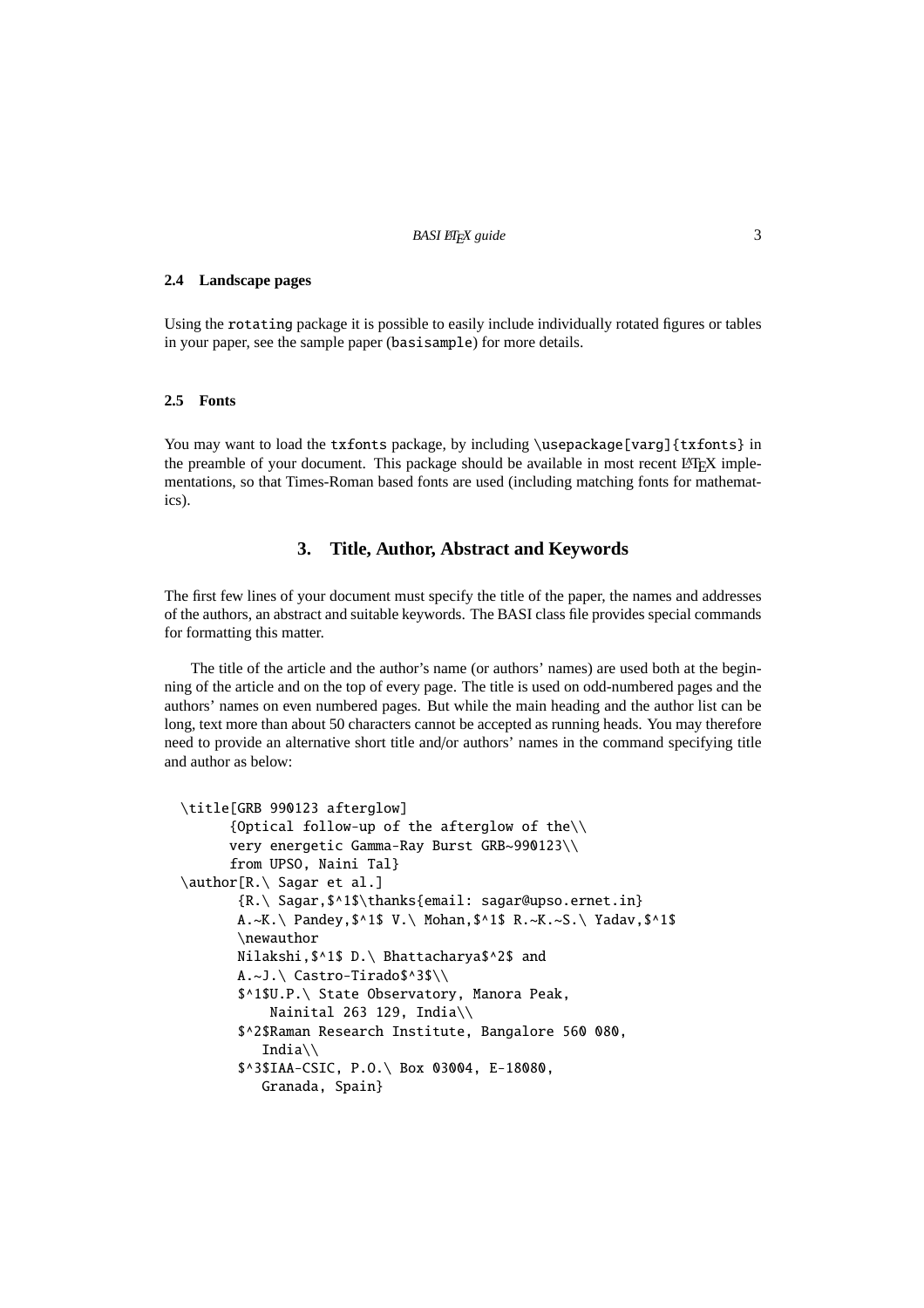#### 4 *D. Bhattacharya* & *D. A Green*

\maketitle

There are several points to note here:

- 1. The running heads (title as well as author) are provided inside the square brackets [] of the \title and \author commands, while the main title and author list appear inside {}.
- 2. The main title and the author list can contain multi-line expressions but the running heads cannot.
- 3. In the \author command the text appearing after the usual line break instruction  $\setminus \$ is always taken to be an address and is formatted as such. All the authors' names must therefore precede the first \\ instruction within the author command.
- 4. If the main author list needs to be typeset in more than one line then the line break is provided through \newauthor command and not through \\.
- 5. Within the \author command \thanks produces a footnote.
- 6. After the \title and \author commands a \maketitle must follow.

Immediately following the above title–author block, you should include an abstract followed by a set of keywords. To accomplish this, the BASI class file provides the abstract and keywords environments. The keywords should be chosen from the list available on the BASI website. For example, the abstract and keywords of this guide were typeset using the commands:

```
\begin{abstract}
This guide explains the usage of the \LaTeX\ class file for the
Bulletin of the Astronomical Society of India.
\end{abstract}
\begin{keywords}
  \LaTeX\ -- class files: \verb+basi.cls+ -- sample text -- user guide
\end{keywords}
```
## **4. Bibliography and the rest**

All other commands, including bibliography formatting and citing, work as in the standard  $E$ FEX article class. No special command has been introduced for formatting the list of references, they should appear, as usual in the \thebibliography environment, each entry as an individual \bibitem. However, a few changes have been made in the output format of the references to suit the BASI class. For example, it is set in a smaller font than the text, and the serial number of the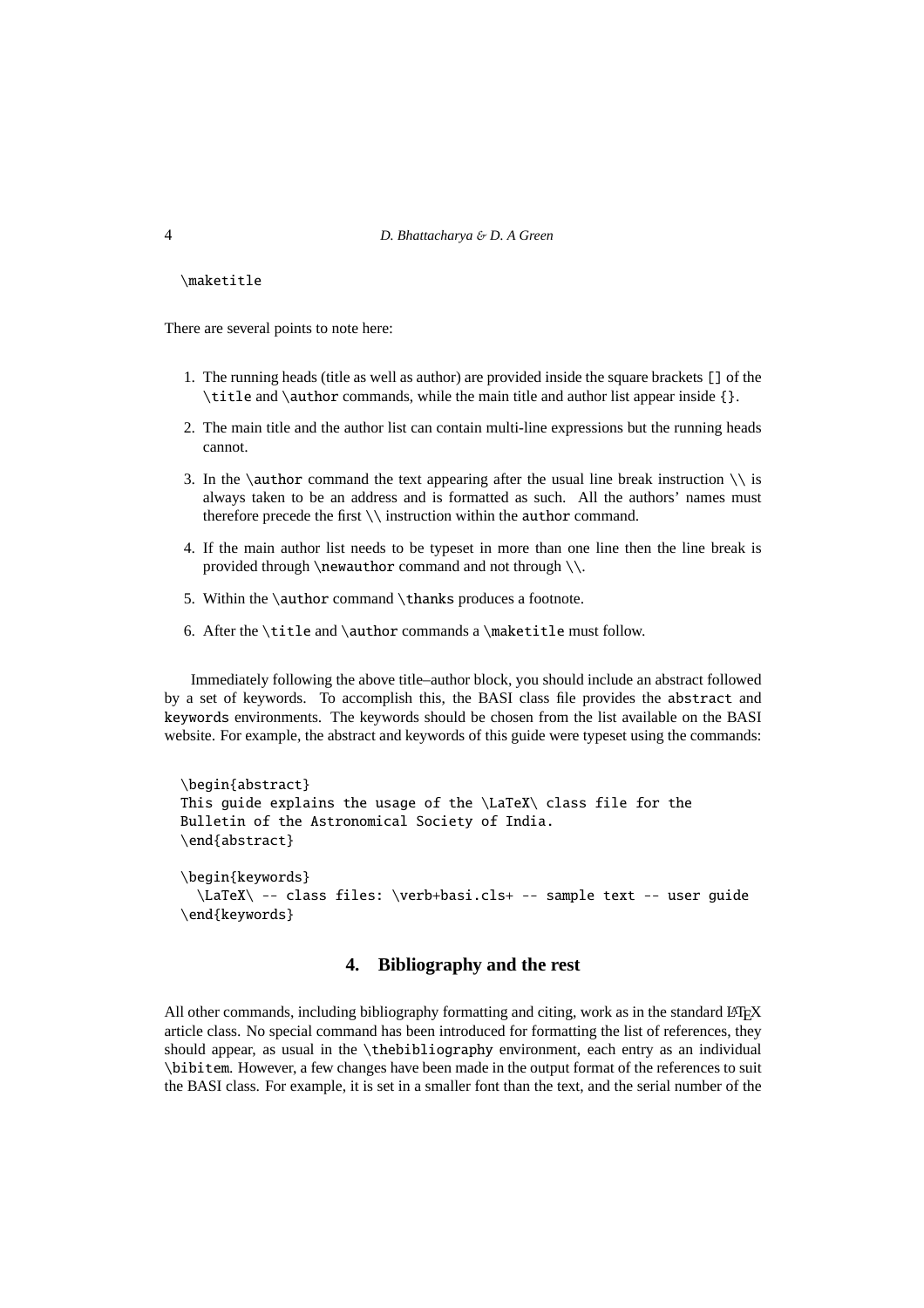references are omitted. However, for compatibility reasons the \thebibliography command must have a dummy empty argument.

For example, the code below produces the list of references that follow:

```
\begin{thebibliography}{}
\bibitem{baile:89} Bailes M., 1989, ApJ, 342, 917
\bibitem{bhatt:96} Bhattacharya D., 1996, in Alpar M.~A., et al., eds,
 Lives of the Neutron Stars, Kluwer Academic Publishers, Dordrecht,
  in press
\bibitem{bs:91} Bhattacharya D., Srinivasan G., 1991, in
  Ventura J., Pines D., eds, Neutron Stars: Theory and Observation,
  Kluwer Academic Publishers, Dordrecht, p.~219
\bibitem{bwhv:92} Bhattacharya D., Wijers R.~A.~M.~J.,
  Hartman J.~W., Verbunt F., 1992, A\&A, 254, 198
\end{thebibliography}
```
It is also possible to use the natbib package, and this should be loaded by starting with \documentclass[usenatbib]{basi}, which loads the package, and sets up appropriate options. Note that the syntax of the \bibitem entries in this case must be consistent with the natbib package – see the examples in the comments at the beginning of natbib.sty file – which is not as shown above. See the sample paper (basis ample) for more details, and also instructions for how to use the NASA Astronomical Database System (ADS) to easily produce the \bibitem text for cited papers.

## **References**

Bailes M., 1989, ApJ, 342, 917

Bhattacharya D., 1996, in Alpar M. A., et al., eds, Lives of the Neutron Stars, Kluwer Academic Publishers, Dordrecht, in press

Bhattacharya D., Srinivasan G., 1991, in Ventura J., Pines D., eds, Neutron Stars: Theory and Observation, Kluwer Academic Publishers, Dordrecht, p. 219

Bhattacharya D., Wijers R. A. M. J., Hartman J. W. Verbunt F., 1992, A&A, 254, 198

## **5. Editorial commands**

The following commands

\pubvear{2012} \volume{00} \pagerange{000--000}